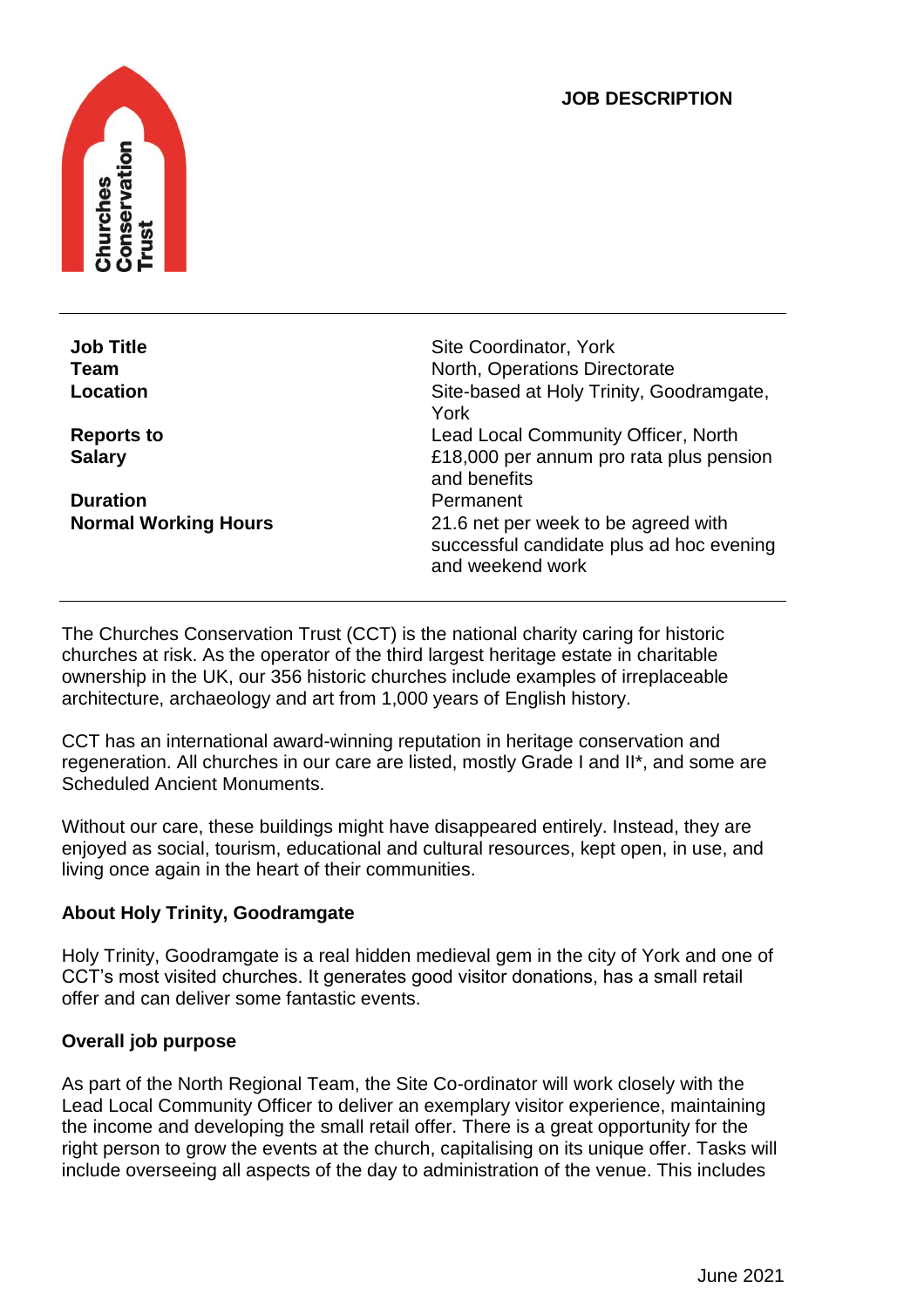site operations, volunteer support, banking, record keeping, event management and site promotion.

# **Key relationships**

Head of Region, Lead Local Community Officer, Business Support Officer and volunteers plus external stakeholders in York in events and heritage

#### **Key duties and responsibilities**

- Act as a keyholder for the church and facilitate access for contractors, hirers and volunteers including in emergencies and out of hours
- Work with the Lead Local Community Officer (LLCO) to recruit and train volunteers and run a successful volunteer led welcome to the church.
- Work with the LLCO to deliver a successful retail offer.
- Market the church to attract visitors and events internally to CCT and with external stakeholders
- Be the lead contact for all events/hirers of the church.
- Work with partners to create and run a programme of events for the venue.
- Work with the regional team to maximise donations and membership applications through the venue.
- Maximise donations given by visitors coming to the venue on a group visit.
- Communicate effectively with national and regional offices.
- Support the Friends of Holy Trinity Goodramgate communicating with the membership and coordinating their small programme of member events.
- Perform other duties as necessary.

**N.B.** This job description is not all encompassing. Over time the emphasis of the job may change without changing the general character of the job. Your duties may be reviewed from time to time and revised and updated in consultation with you to reflect appropriate changes.

# **Additional information**

#### **Working evenings and weekends**

This role involves working evening and weekends to accommodate activities in the church.

#### **Lone working**

This role involves regular lone working. We have lone working procedures in place to support all staff undertaking lone working.

# **Mandatory training (for all roles)**

If successful, you will be required to complete mandatory compliance training including but not limited to: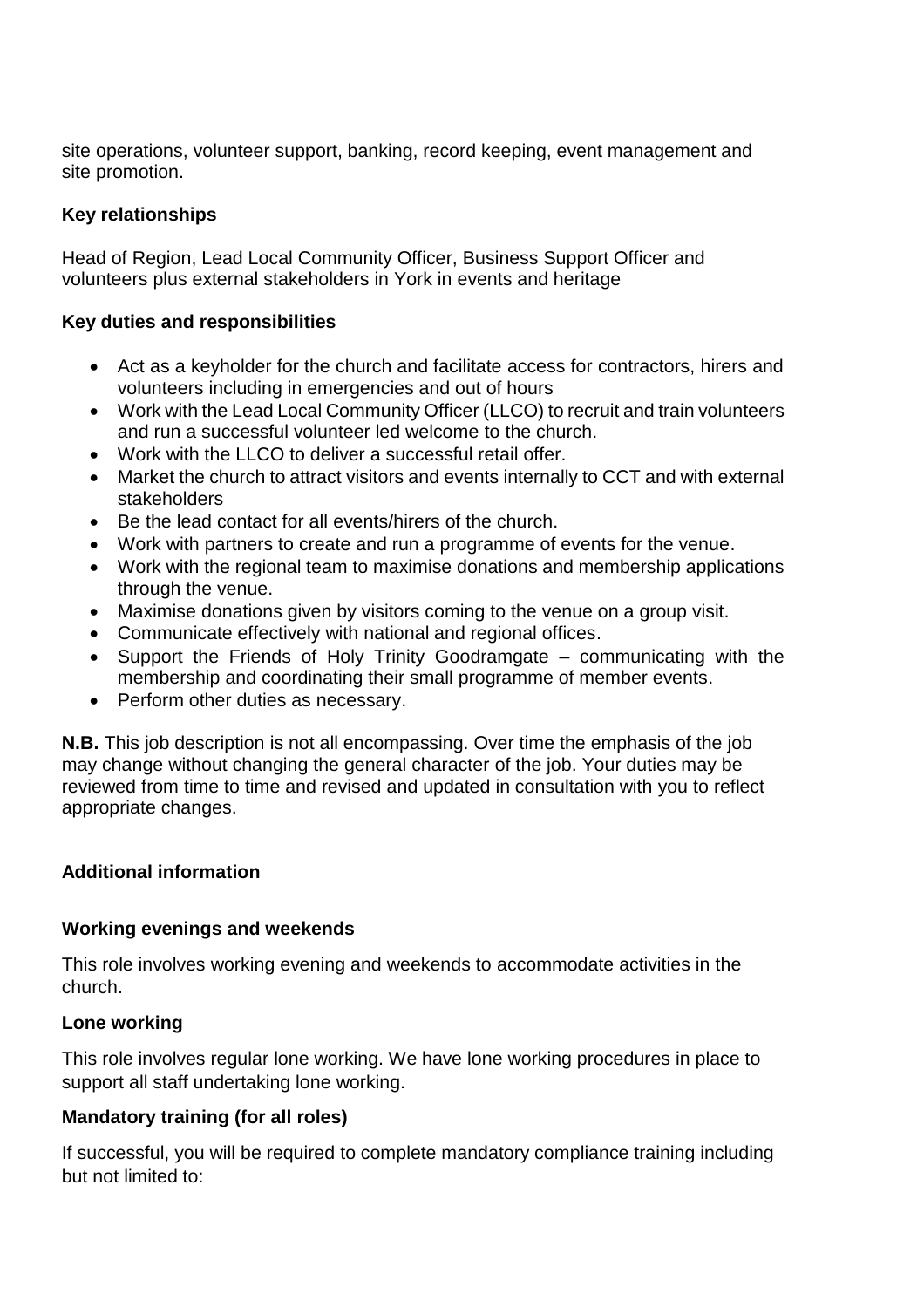- Equality, Diversity, and Inclusion
- Bullying and Harassment for Employees
- Stress Awareness
- Mental Health Awareness
- Health & Safety Essentials
- Fire Awareness
- DSE Assessment
- GDPR UK Awareness
- Safeguarding Awareness
- Effective Remote Working (if applicable)

### **Safeguarding**

We believe that everyone we come into contact with has the right to be protected from all forms of harm. We want everyone visiting our churches, volunteering with us, or working with us to have a safe and enjoyable experience. We will not tolerate abuse, maltreatment, or exploitation by or to our staff, volunteers, or members of the public. **We also expect our staff to share this commitment.** 

**Person Specification:** Site Coordinator, York

#### **Section 1. Essential Criteria**

|                 | <b>Essential Criteria</b>                           | How this will be assessed |
|-----------------|-----------------------------------------------------|---------------------------|
| 1               | Educate to 5 A-C GCSE including Maths and           | Α                         |
|                 | English or equivalent                               |                           |
| $\mathbf{2}$    | Previous experience of working in a heritage site   | A/I                       |
| 3               | Previous experience of working in event             | A/I                       |
|                 | management                                          |                           |
| 4               | Previous experience of working with volunteers      | A/I                       |
| 5               | Ability to work independently and as part of a team | A/I                       |
| $6\phantom{1}6$ | Able to write reports and present financial figures | A/I                       |
| $\overline{7}$  | Ability to nurture relationships and partnerships   | A/I                       |
| 8               | <b>Excellent communication skills</b>               | P                         |
| 9               | Able to manage competing priorities and tight       | A/I                       |
|                 | timescales                                          |                           |

# **Section 2. Desirable Criteria**

| <b>Desirable Criteria</b>                                     | How this will be assessed |
|---------------------------------------------------------------|---------------------------|
| Experience of meeting sales targets                           |                           |
| Passion for role of historic churches in local<br>communities | Α⁄Ι                       |

#### **Information on assessment methods**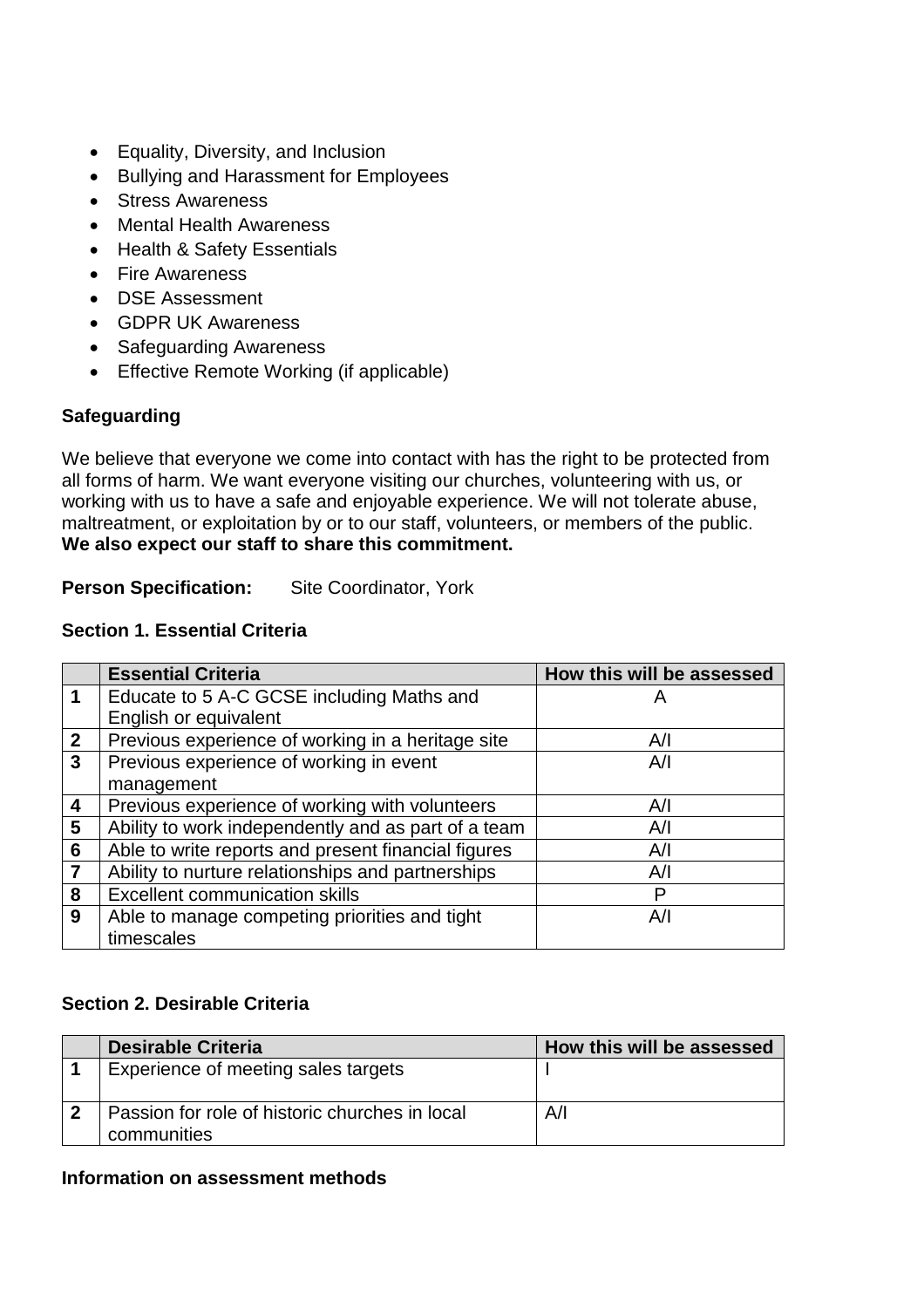| <b>Code</b> | <b>Assessment method</b> | This means                                          |
|-------------|--------------------------|-----------------------------------------------------|
| A           | Application              | You need to provide examples and evidence as to     |
|             |                          | how you meet this criteria in your application.     |
|             | Interview                | You will be asked competency based questions        |
|             |                          | around this criteria at interview.                  |
|             | Test                     | This could be an ability test or group exercise     |
|             |                          | assessing you against the criteria.                 |
| D           | Presentation             | You will be asked to prepare or give a presentation |
|             |                          | to demonstrate against this criteria.               |

# **Selection criteria**

The candidates who appear from their application to best meet the person specification criteria will be invited to interview. It is therefore essential that your application gives a full but concise description of the nature, extent, and level of the responsibilities you have held. The shortlisting criteria are detailed under the personal specification. Please ensure that you address each of the areas that are to be assessed in your application. Applications by CV only will not be accepted.

We are an inclusive employer and offer equal opportunities to all regardless of an individual's age, disability, gender identity, marriage or civil partnership status, pregnancy or maternity, race, religion or belief, sex and sexual orientation.

We are not a licenced sponsor at this time. Any offer of employment will be made subject to valid right to work in the UK being provided.

# **Employee benefits**

- Membership of the Civil Service Pension scheme
- 27.5 days annual leave provision, rising 30 days after five years' service and 33 days after ten years
- flexible working arrangements
- life assurance through the Civil Service Pension scheme
- learning and development opportunities
- enhanced parental leave arrangements
- a free and confidential employee assistance programme
- season ticket loans and cycle to work scheme
- 20% staff discount on Champing at CCT sites

#### **How to apply**

If you would like to apply for this role, please select the red 'Apply Now' button to begin your application. You'll be asked to submit a CV and a short supporting statement (max 2 sides A4) outlining how you fulfil the person specification for this post.